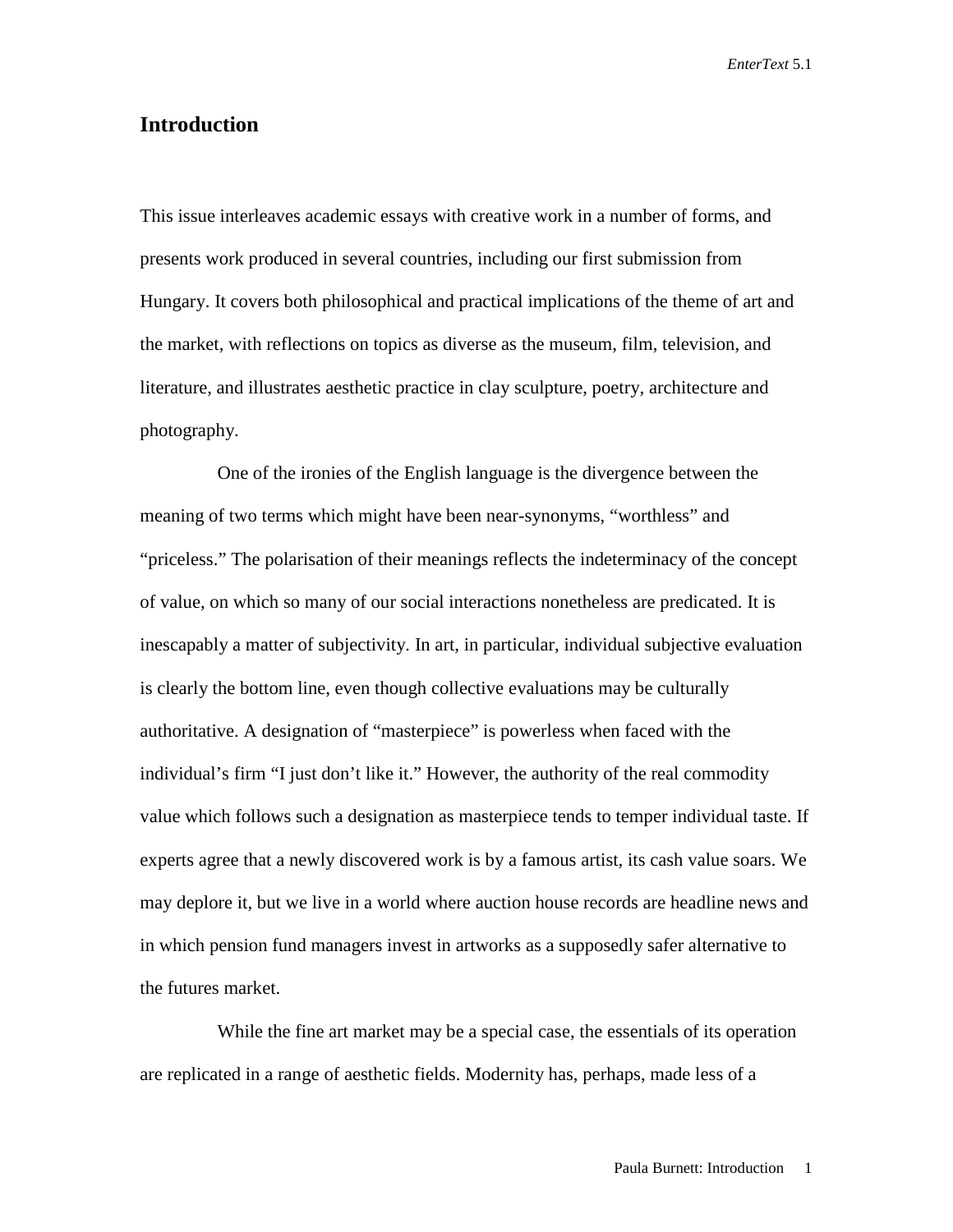difference than we might have expected. It is now seventy years since Walter Benjamin wrote his essay "The Work of Art in the Age of Mechanical Reproduction" which examined the implications of the move away from the traditional privileging of the unique artefact which new technologies afforded. He argued that "the instant the criterion of authenticity ceases to be applicable to artistic production, the total function of art is reversed. Instead of being based on ritual, it begins to be based on another practice politics." However, we have come to see that ritual and politics are not mutually exclusive, and history shows that the new technologies have not much dented the value of authenticity. In his 1990 work *The Ideology of the Aesthetic* Terry Eagleton, discussing Lukács, reveals our ironic distance from Benjamin's postulate: "In the absence of socialism, then, it will prove necessary to make do with art."

In our time global capitalism has, despite the bursting of the dot-com bubble, been surprisingly successful in bending to the market the aesthetic potential of ever-new technologies. Since artists are usually involved in commodity production of some kind, the idea of value and the will to produce something saleable are hard to avoid. The slide (down, some might say) between the concept of value and that of monetary value is one which our culture tends to elide. Art is situated between use value and exchange value, like other commodities. Increasingly the power of monetary discourses subsumes the other possibilities residing within the notion of value. Yet the realm of art—understood broadly as a range of aesthetic practices from the "pure" to the "applied"—stubbornly resists, or at least complicates, the hegemony of money, while inescapably depending on the patron's shilling: the imperative need for an income (at whatever point in the chain of production and consumption it can be secured) may be resented but it is hard to ignore.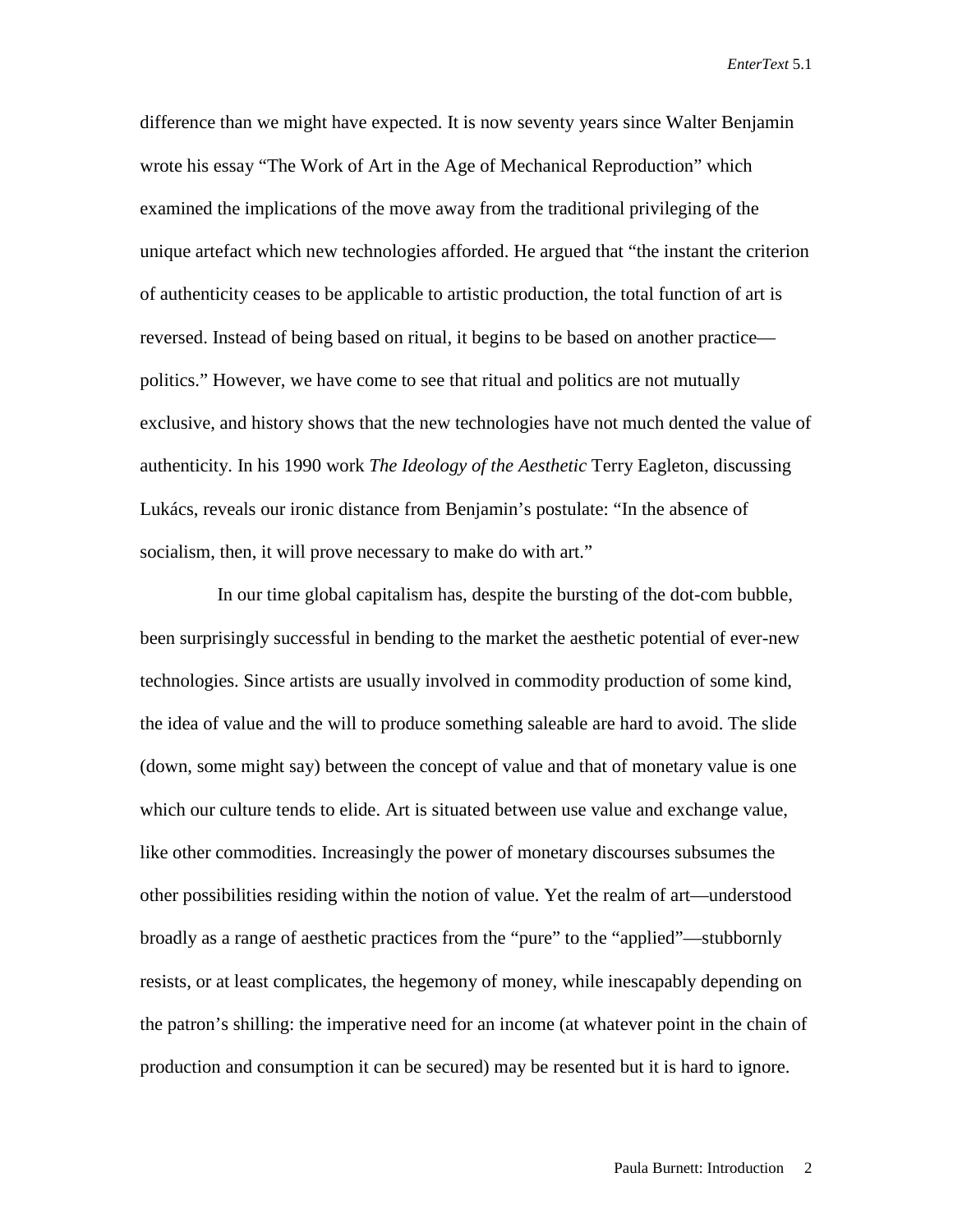Since art largely consists of artefacts, it is inevitably bound up with the social mediation of commodities. Nonetheless, although the prehistoric origins of art should be sought in functionalism of various kinds—connected with belief and survival, the cave painting representing a prayer for a successful hunt, for instance—in our time there persists an obstinate romanticism amongst artists of all kinds who cherish the commodification-resistant "art for art's sake" attitude—*l'art pour l'art*—prevalent over a century ago. The artist who sculpts horses from the sand of a Cornish beach between tides or who carves ice into exotic forms in a tropical climate perhaps rests calm in the knowledge of the ephemeral. "Vanity of vanities" may be ultimately the only rejoinder to art, as to all human activity. For some, the single gazing eye or listening ear is enough. For others, not even that is necessary, as they create what they do for themselves alone, obeying some lonely internal compulsion. The engines of social power, however, find it hard to deal with artists who are aloof from the will to recognition.

One of the difficulties for art is its "dispensability" to all but its practitioners and devotees. To the economist it is never an essential feature of the world. It is so often reduced to pleading for recognition, for instance in the (now historic) calls for property developers to dedicate a mere one percentage point of the value of their projects to art—a small attempt, one might think, and easy enough to support, which would have a disproportionate impact on the aesthetic impact of both private spaces (often used by large numbers of people) and of the public realm, as well as on artists, who would pick up some lucrative commissions. There have been some famous successes. But there have also been some dismal failures. Now the marginalisation of art of all kinds has reached crisis proportions. It is ironic that although rich societies have never been richer, both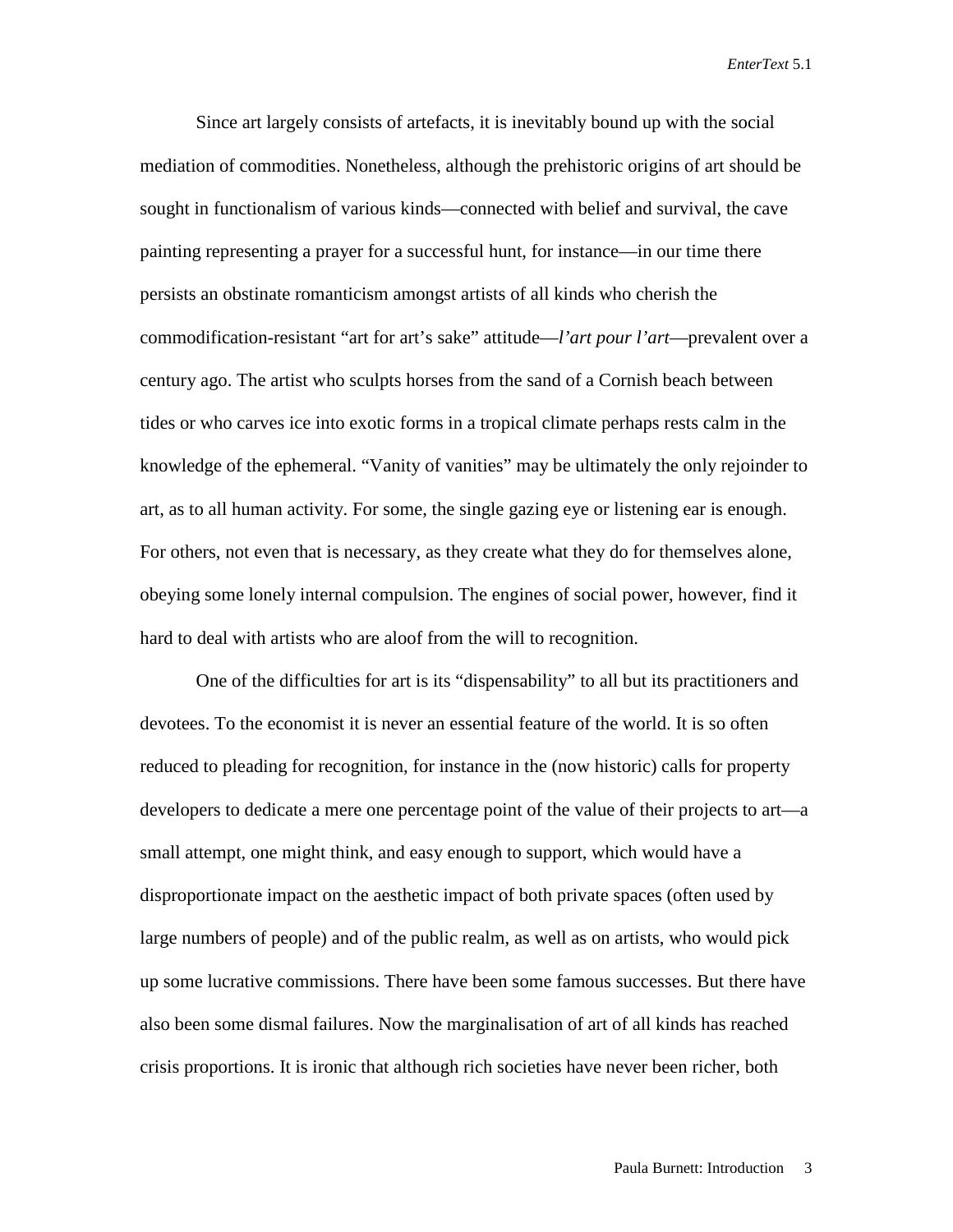governments and NGOs are finding it increasingly difficult to annex funds to art—and that is how they tend to see it, annexing, or perhaps siphoning off. They argue that committing public resources to art does not enjoy popular support. The alternative patronage of unmediated market forces, however, often forces artists into self-editing, with the result that they compete in ever narrower circles of sterile mimicry.

The lack of monetary reward for art carries its own burden, as Jennifer Kehoe's poem poignantly asserts. The need to accept, effectively, unpaid work, can readily be seen as part of an unacceptable pattern of exploitation—a situation from which this journal is not exempt, in its inability to offer its contributors payment. Academics in particular are prone to the abuses of a system which requires publication for professional advancement, enabling even some major book publishers to make a business out of offering publication *gratis*. Artists are even more at the mercy of such a dynamic. The prominence that can flow from the social cachet of having work hung in a prestigious gallery, or performed in a well-known venue, is held to carry its own indirect cash value, but what happens is that the competition for exposure and the attention to the (carefully constructed and market oriented) public taste which inevitably follow can be very bad for artists and for their work.

At bottom lie some profound questions of philosophy. The issue opens with Liam Dee's essay on what he calls creative accountancy in the relationship between art (he chooses to capitalise it as Art) and commodification. Drawing on Adorno and Bourdieu, among others, and sketching in the history of aesthetics, he takes the central issues head on and develops a testing argument that the very ontology of art is one of commodification. His conclusion is that since the "irrational" use value of art is always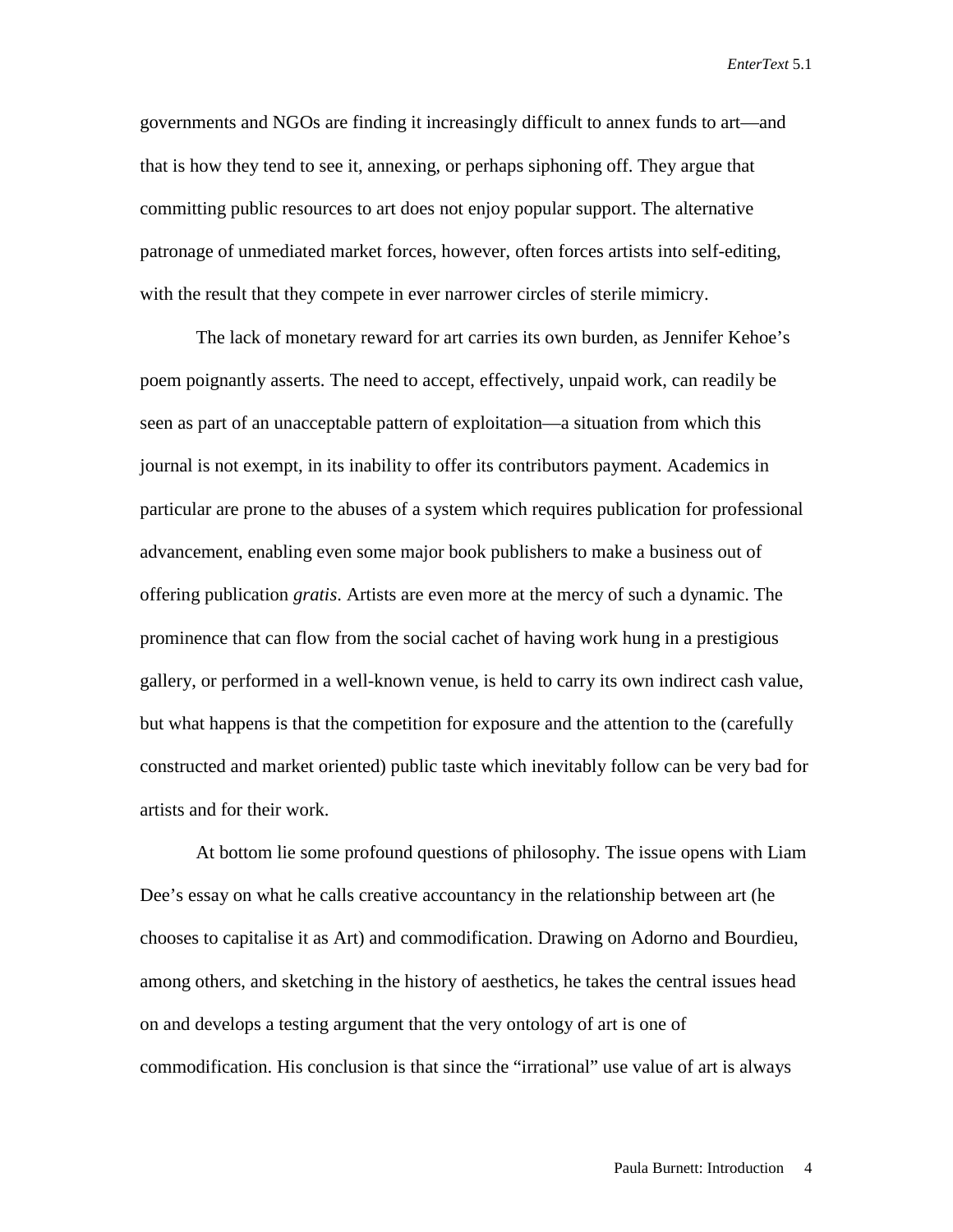less than the rationality of exchange value, the illusion of the "cosy marriage of human subjectivity and market objectivity" should be uncovered, but the paradoxical crux is that "as long as Art remains an uncontested cipher for such subjectivity it will never be exposed."

Jean-Paul Martinon in a review essay takes up the issues raised in Paul Werner's short book, *Museum Inc.: Inside the Global Art World,* in which, drawing on his experience at the Guggenheim Museum, Werner bewails the increasingly corporate power structures in which the museums of today are embedded. Martinon rails at Werner, however, for his failure to suggest a constructive alternative. With a clear-eyed look at the realities of globalisation today he poses the tough question, "what political gesture can one propose in a situation where there is no longer an ideal in the future?" and calls for a micropolitics to take on the macropolitics: that each has the potential for a change of attitude, and that a raised perception of "the performativity of ideality" is of itself creative and transformative. It is a call for "a *common* gesture that *relays* to the museum not the sphere of an end in itself, but rather the sphere of a pure and endless mediality" in which the interrogative stance delivers continuous "invention."

The work of Warmi (Suzie Goulder's professional name means "woman" in Quechua) is a reminder of the complex hybridities of art. She is both a potter who makes usable pots and a sculptor in clay forms, the two being one and the same. The photographs here give a glimpse of her work. Inspired by the Andean aesthetic traditions of her culture, she regards her project as a celebration of those traditions and of the unsung individuals who created it over countless generations, particularly the women. The West may be familiar with Gauguin's inclusion in his paintings of Andean cups in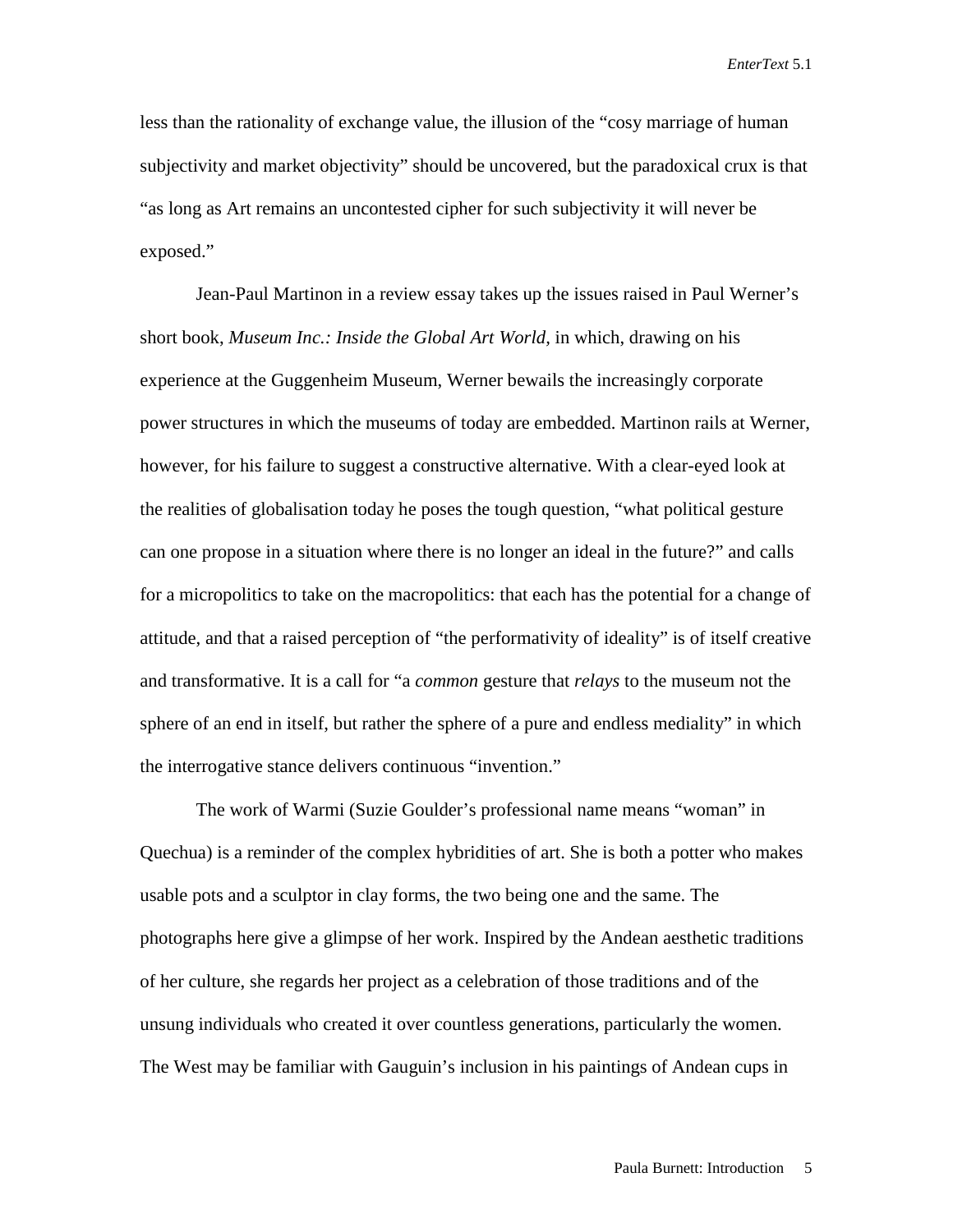the shape of human heads, but it is the figure of Pachamama, earth-mother in Quechua, which recurs in Warmi's anthropomorphic pots. The feminine is central and sensual: to caress the skin of these pots is a pleasure. But she refers us also to the awareness in her culture that new life begins in the dark. As she says, the interior of a vessel is as important as its outside. Some of her works have a skin-smooth, unglazed exterior surface, but a glazed inner surface. The point is both artistic and practical: the glaze lends strength. The two-handled pot based on traditional waterpots is a reminder of the strength of people who would carry such pots on their backs long distances, full of water. The knob to hold the ropes, the lip at the base to lift it from, are both functional and beautiful. Talking to Warmi produces a lively sense of the inherent ambiguities in the work, as in the human experience from which it springs. She names her work, incising the names near the base of the pots, so language, the Quechua tongue, is an inherent part of her art. In the composite mother-and-child figure, made up of five pots slotted together, each of which is a useful vessel on its own, the name introduces a tension between the mother and the child, thus engaging with the dynamic of generations, history, and responsibility, for while the pot representing the head of the child held on its mother's back is still, the name of the piece "animates" it: it translates as Earth-Mother with Naughty Child. The name of another pot includes the term *unquq* which means "pregnant" in Quechua, as well as "fed up" and "fat." Warmi has recently begun to work also in textiles, dyeing and making knotted wool *quipus*, the traditional Andean system of using knots and colours to record numerical data. She is particularly interested in experimenting with the use of *quipus* as a semiology not just for number but for language. Research is the essential starting point to her work, as she studies the traditions in all their philosophical and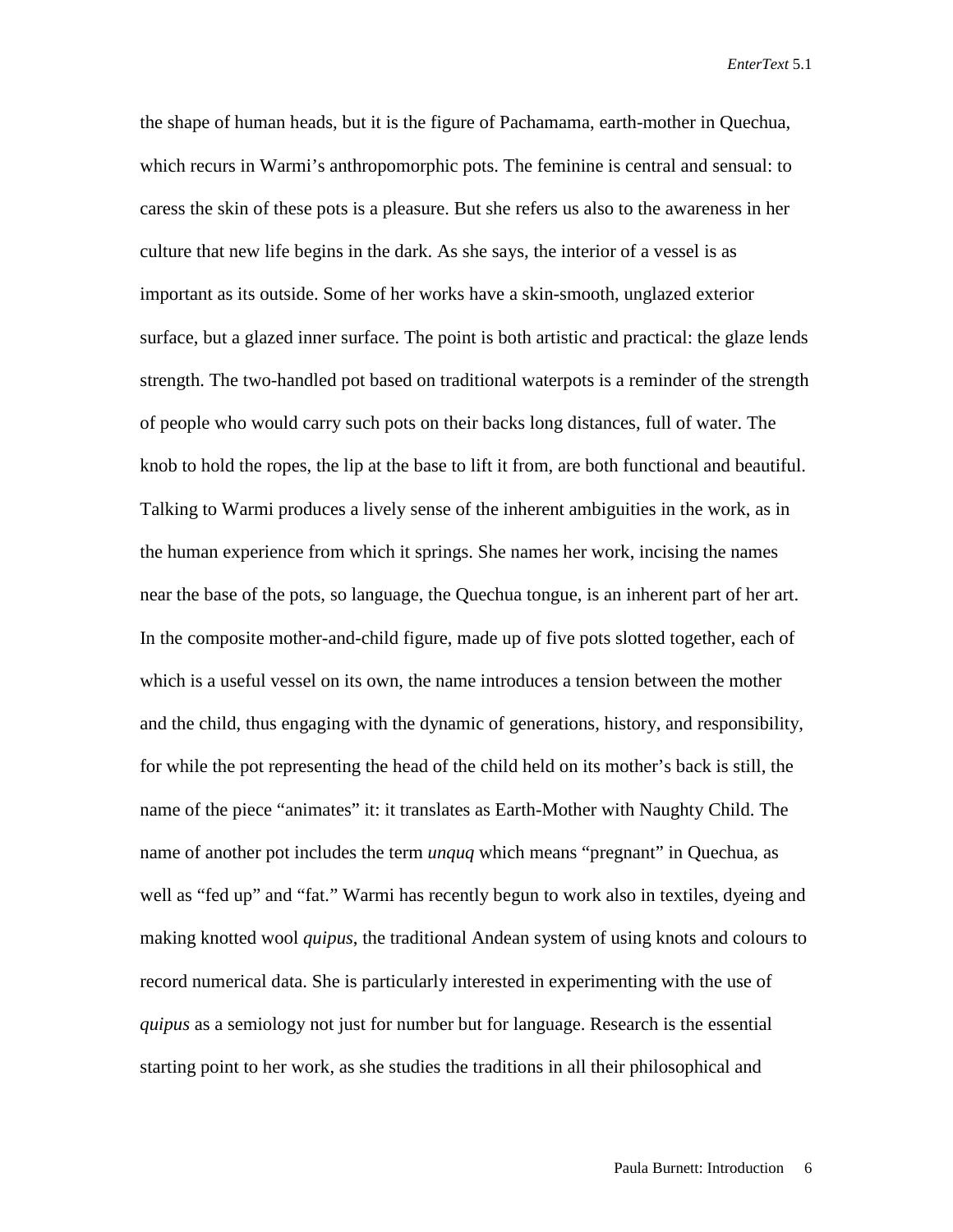technical complexity, but while she begins from traditional ideas she takes these forward into an art of great beauty and originality. Many of today's crude and superficial approximations of Andean art forms anger her, as a betrayal both of the fineness and intelligence of past work, whether defined as art or craft, and of the creative responsibilities of the artist now. The challenge represented by the relationship of traditional cultures to present production is brought forcefully into focus by what Warmi makes and believes. An exhibition of her work opens in London in March 2006, reminding us of the inescapable mediation of exhibiting, the bridge between the creator and her public, including potential patrons.

The womanist aesthetics of Warmi are followed by the distinctively masculinist ones of Robert Mapplethorpe. Dorothy Barenscott's essay is illustrated by some of Mapplethorpe's photographs and by other images from the social contexts which they negotiate, as they are represented through the docudrama *Dirty Pictures,* dramatising the history of the 1990 Mapplethorpe exhibition in Cincinatti, *The Perfect Moment,* and the subsequent obscenity trial. The controversial airing of this film on cable television in 2000 is the essay's starting point, from which it arcs back over the complex cultural history to which Mapplethorpe's art has been subjected. Questions of censorship and taboo to do with sexuality and representation are discussed in other contexts too. Examining the new topographies of power, Barenscott concludes that there are increasingly permeable borders between art and economic interests, and calls for exhibition directors to create spaces where "one can look beyond the strictly formal and sensational to confront, head on, the social and political."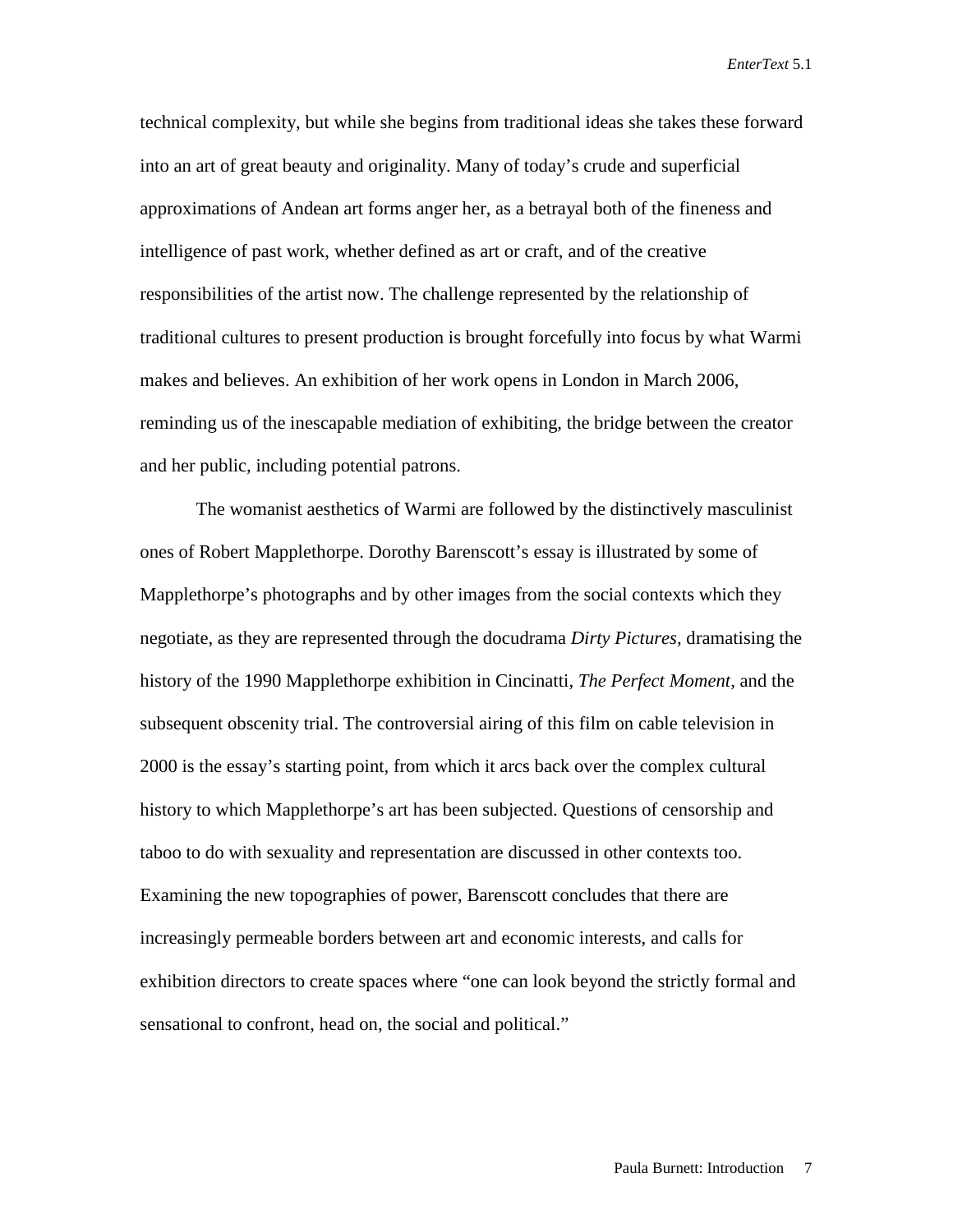Marc Schuster's essay on Don DeLillo's first novel, *Americana,* reads it as exploring "the viability of life outside the grip of consumer culture and, by extension, beyond the logic of value that regulates the language of that culture." In the novel, Schuster argues, "David's interests in Zen philosophy and consumer culture combine to form an amalgam that is remarkably similar to Baudrillard's critique of the sign," for in a conflicted, schizoid culture, the terms of difference collapse into versions of the same. Ultimately the opposition the novel portrays is not "between art and commerce, DeLillo and Baudrillard, or even ideology and its opposite. It is between David and David, America and America."

Jennifer Kehoe's short poem "Beige Paper" is a wry comment on the predicament of the writer as a producer whose monetary value has collapsed. Where the "not for sale" label is deployed to exclude the artist from her just deserts, something is wrong. That non-monetary exchange values can function as unfairly as their commercial counterparts is a thought-provoking proposition.

A related concern preoccupies Julian Haladyn in his essay about Canadian television programming. As an artist and practitioner in the world of film-making, he deplores the failure of schedules to give airtime to art. Although there is a requirement that programming be not less than 60% Canadian, this quota is filled predominantly with news and sport rather than other sorts of Canadian-made programmes. Indeed, he argues, "the bulk of the Canadian cultural community" is ignored. Citing his own experience, and lectures by Bourdieu on French television, Haladyn argues that the commercial emphasis typical of the schedules functions to produce political apathy. He deplores "the levelling of intellectual content to the lowest common denominator, a process which negates the

Paula Burnett: Introduction 8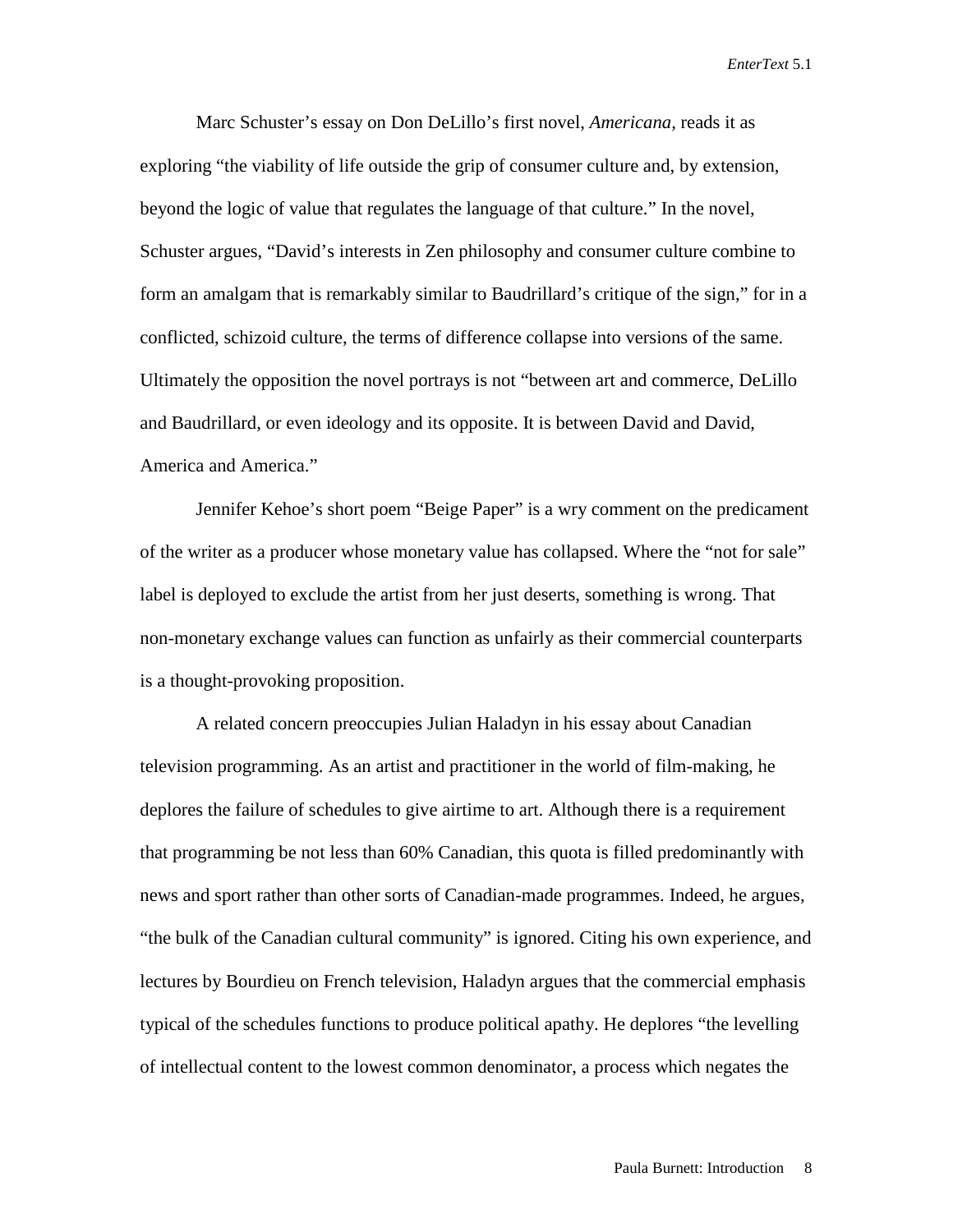possibility of programming that is challenging in any way to the dominant views of the society or world," and calls for a more open approach to what is represented, in order to stimulate the public into a more active and challenging political stance, the essence of democracy. The Inuit, he points out, have shown it can be done, by refusing what was fed to them and taking control of television production for their own community: television should be "a forum for presenting alternative cultural perspectives or points of view." The questions raised apply, of course, not just to the Canadian case, but across the world, for while the situation of those nations with culturally influential geographical neighbours may be distinctive, the phenomenon of American cultural hegemony is now, in varying degrees, a global reality, and all of our national governments need to reflect on how, in the face of rampant commercialism, the minorities within our communities, whether such cultural groups as the Inuit or the diverse community of artists, can be represented.

The issue concludes with a taste of another exhibition, on European market halls, staged in Budapest, and curated by Allan Siegel. The multimedia exhibition is represented here by images of the architecture of principally nineteenth-century market halls in a range of cities spanning eastern and western Europe, though there are a couple of modern examples for comparison. The final photographs in the sequence humanise these architectural images with glimpses of a few of the people who work in the Budapest market. The covered market is, of course, of ancient origin and began on a relatively small scale, but the market halls illustrated here cover significant floorspace and project imposing landmark personas in the heart of the urban townscape. They are precursors of the gargantuan indoor shopping mall which is central to the international approach to retailing today, but their tradition is one of housing the small trader, marketing mainly